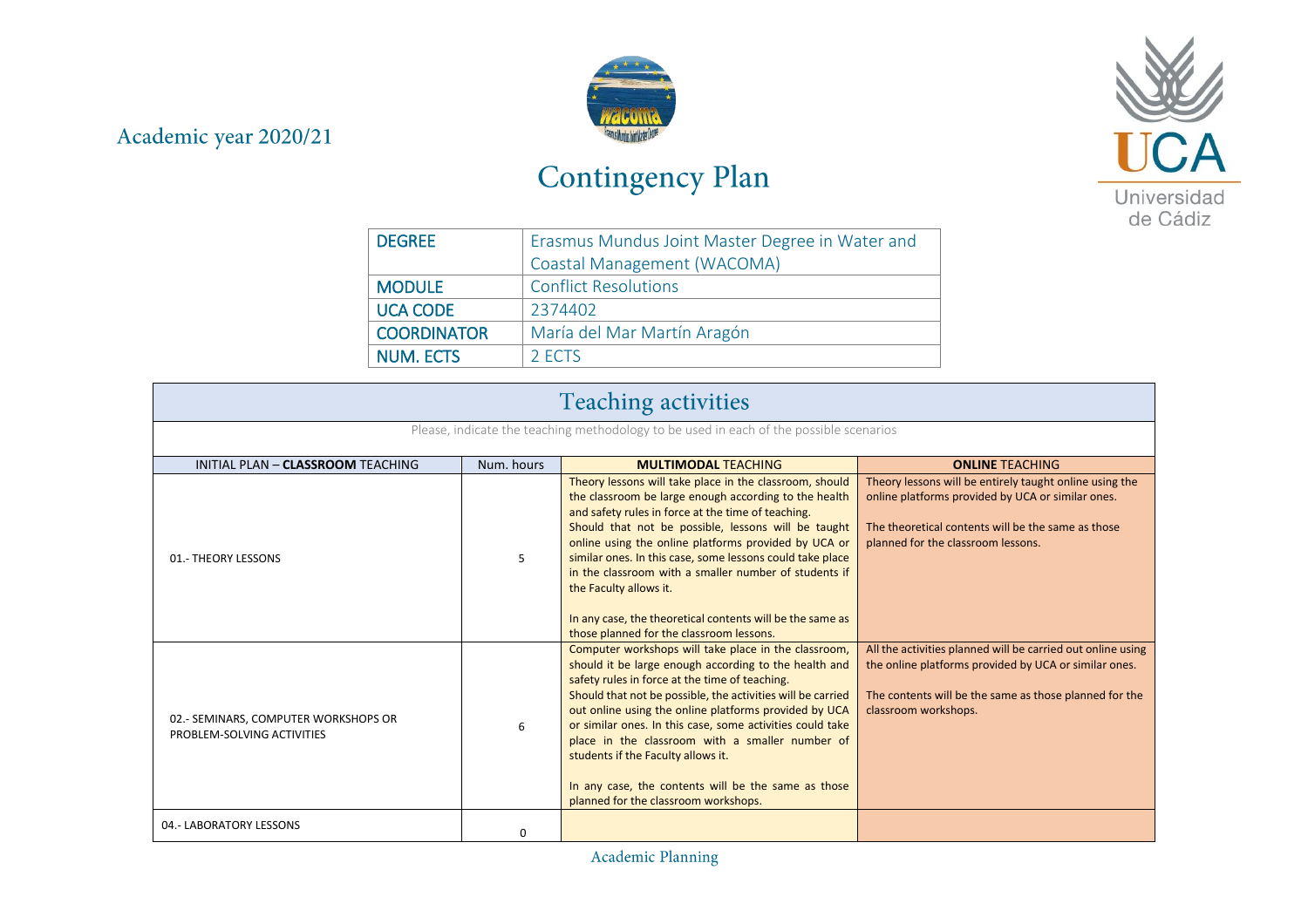



## Academic year 2020/21

| 10.-OTHER LEARNING ACTIVITIES (STUDENT'S PRIVATE<br>STUDY) |     | As initially planned                                                                                                                                                                                                                                                                                                                      | As initially planned                                                                                                                                                                                         |                 |
|------------------------------------------------------------|-----|-------------------------------------------------------------------------------------------------------------------------------------------------------------------------------------------------------------------------------------------------------------------------------------------------------------------------------------------|--------------------------------------------------------------------------------------------------------------------------------------------------------------------------------------------------------------|-----------------|
| <b>11.- STUDENT'S TUTORING</b>                             |     | Student's questions and doubts will be addressed<br>during the lessons, seminars, etc. Should the teaching<br>take place online, the students will be able to ask<br>questions through online chats made available during<br>the lessons.<br>Besides, students will be able to ask questions using the<br>Virtual Campus email, as usual. | The students will be able to ask questions through<br>online chats made available during the online lessons.<br>Besides, students will be able to ask questions using the<br>Virtual Campus email, as usual. | ersida<br>Cádiz |
| 12. EVALUATION ACTIVITIES                                  | 2.5 | See table below                                                                                                                                                                                                                                                                                                                           | See table below                                                                                                                                                                                              |                 |

| <b>Evaluation</b> system                                                                  |          |                                                                                                                                                                                                    |          |                                                                                                                                                                                                 |          |
|-------------------------------------------------------------------------------------------|----------|----------------------------------------------------------------------------------------------------------------------------------------------------------------------------------------------------|----------|-------------------------------------------------------------------------------------------------------------------------------------------------------------------------------------------------|----------|
| Please, indicate the evaluation methodology to be used in each of the possible scenarios. |          |                                                                                                                                                                                                    |          |                                                                                                                                                                                                 |          |
| INITIAL PLAN - CLASSROOM TEACHING                                                         | Weighing | <b>MULTIMODAL TEACHING</b>                                                                                                                                                                         | Weighing | <b>ONLINE TEACHING</b>                                                                                                                                                                          | Weighing |
| 01 - Discussion                                                                           | 20%      | The students will try to get to an<br>agreement on a topic related to<br>bullfighting in class                                                                                                     | 20%      | The students will try to get to an<br>agreement on a topic related to<br>bullfighting through the tool<br>forum                                                                                 | 20%      |
| 02-Role Play                                                                              | 30%      | The students will have to choose<br>their role play on a river basin<br>conflict in order to maintain their<br>position around it. The role play<br>would be performance in class<br>when possible | 30%      | The students will have to choose<br>their role play on a river basin<br>conflict in order to maintain their<br>position around it. The role play<br>would be performance through<br>Google Meet | 30%      |
| 03 - ORAL PRESENTATION                                                                    | 30%      | The students will deliver a<br>dissertation in class, when<br>possible                                                                                                                             | 30%      | The students will deliver a<br>dissertation through Google Meet                                                                                                                                 | 30%      |
| 04- PAPER REPORT                                                                          | 20%      | The students will have to present<br>a written paper through virtual<br>campus                                                                                                                     | 20%      | The students will have to present<br>a written paper through virtual<br>campus                                                                                                                  | 20%      |
|                                                                                           |          |                                                                                                                                                                                                    |          |                                                                                                                                                                                                 |          |

| <b>OFFICE HOURS</b>    | The office hours will be provided by the lecturer. They could take place face-to-face following the health and safety rules in force at the time of teaching.<br>Should that not be possible, students will be able to ask questions using the Virtual Campus email. or through google meet.                |
|------------------------|-------------------------------------------------------------------------------------------------------------------------------------------------------------------------------------------------------------------------------------------------------------------------------------------------------------|
| <b>GRADES REVISION</b> | The lecturer will communicate the grades to the students individually, and will also implement them onto the University's grading system. The students<br>will be allowed to check the corrected exam, report, etc., before the grades become final through google meet or using the. Virtual Campus email. |
| <b>NOTES</b>           |                                                                                                                                                                                                                                                                                                             |